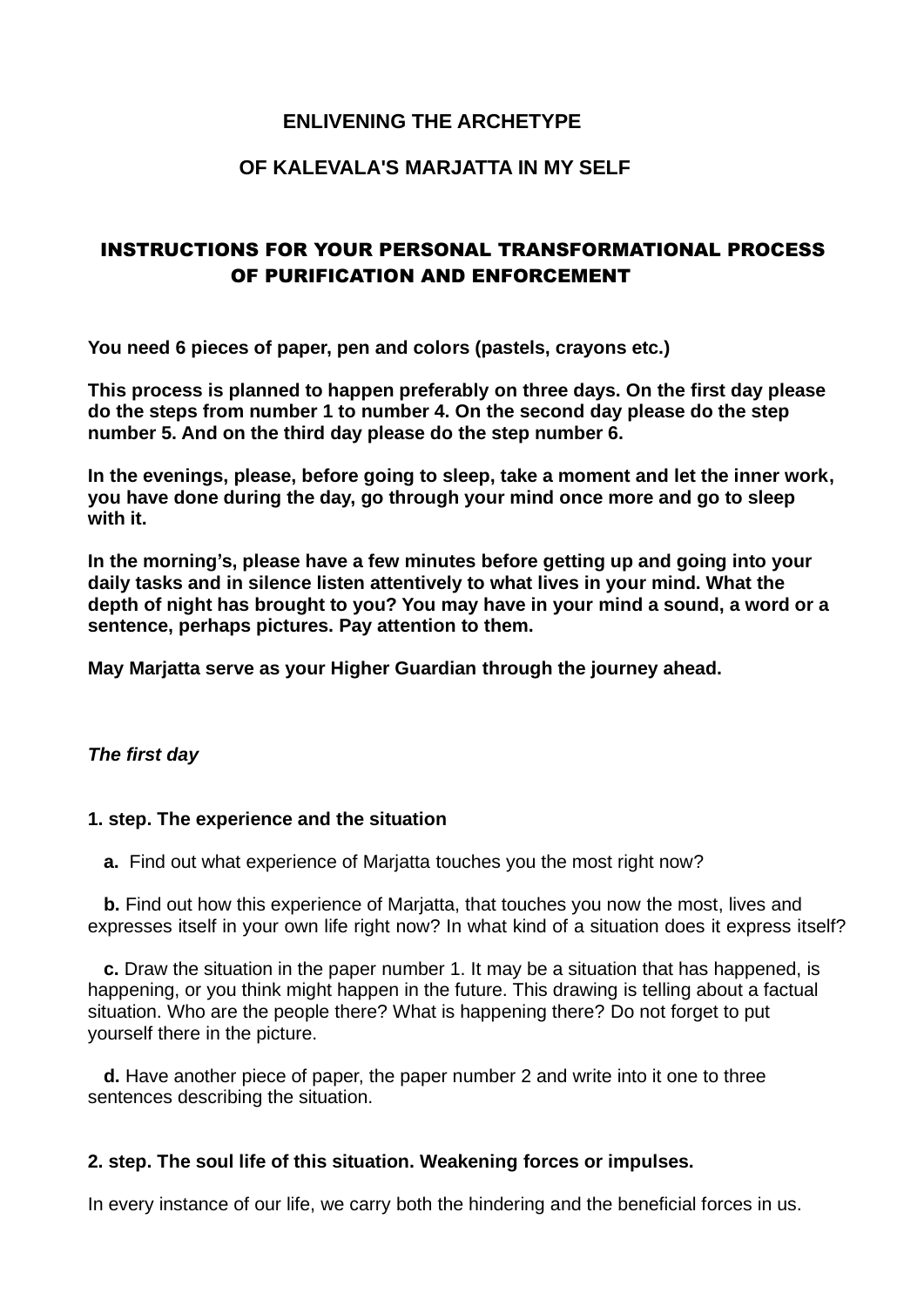You may have impulses, feelings, convictions or drives in you that weaken you in this situation, something you want or need to say no to, something you want to leave behind.

Perhaps there are inner thoughts like: I cannot do it / I am not good enough / I do not deserve it etc.

Perhaps there are feelings like fear, envy, hate, shame, doubt, uncertainty etc.

Or perhaps you have a habit which you want to get rid of.

The impulse you want to leave, put borders to, may also come from outside. What is it?

 **a.** Have a new piece of paper, the paper number 3, and draw another picture, this time mainly with colors and forms and lines. This is an abstract picture. In it you express all the hindering, bothering, astray leading, weakening forces you find in you or outside of you in this situation, which you want to leave, say no to.

 **b.** Have a new paper, paper number 4. Write on the paper the forces or impulses that weaken you, you want to leave behind.

#### **3. step. The soul life of this situation. Strengthening forces or impulses.**

 **a.** And again, please, have another piece of paper, the paper number 5, and draw on the paper number 5 the strengthening impulses outside of you or in you, feelings or convictions, urges, drives etc. This is about the impulses or possibilities which you want to say yes to. Use again colors, forms, and lines to express benevolent forces you have, or you need in this chosen situation. Write down on the paper number 5 all the feelings or attitudes or impulses that strengthen you in this situation. Something you want to open yourself to, something you want to follow. Something you need for your wellbeing or for your life's tasks or for the challenges you face.

**b.** Have a new paper and write on the paper number 6 the benevolent, strengthening forces and impulses that you want to open to.

#### **4. step. The whole situation depicted on the 6 papers**

 **a.** Put the three drawings in front of you. The drawing of the situation you have chosen goes to the middle. The drawing about the weakening forces or the impulses go to the left. And the picture about the strengthening forces goes to the right side.

 **b.** You have also papers in which you have written down a few sentences which tell about the situation and the papers on which you have written about the weakening and strengthening forces or impulses. Put them under the corresponding pictures.

 **c.** Now you have the chosen situation in front of you. On the left you have the forces you want to say no to. There you have the forces and impulses you want to leave. And on the right side you have the forces you want to say yes to, the forces and impulses you want to follow, you want to open to.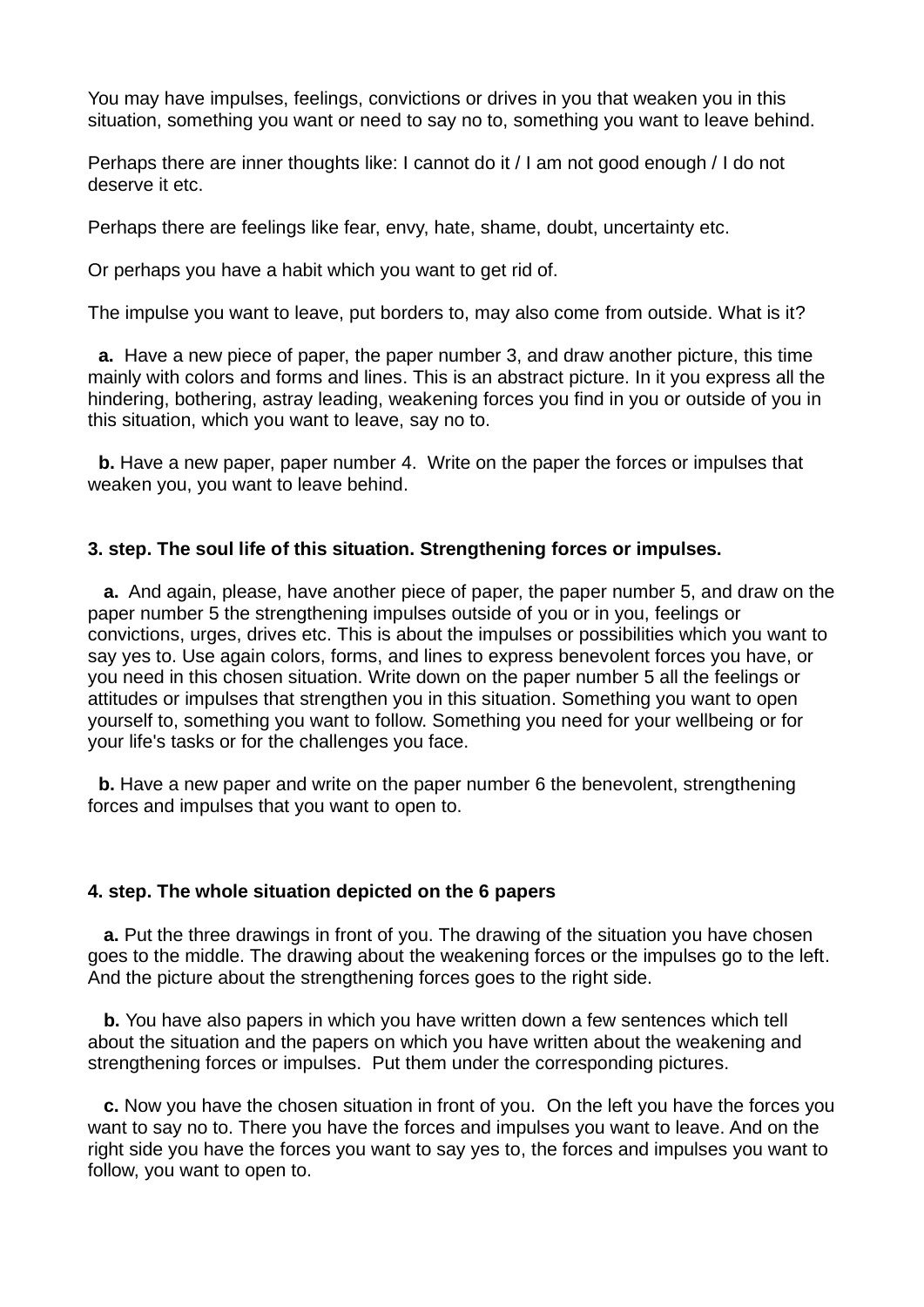**d.** Concentrate on the whole situation for a while.

### *The second day*

### **5. step. The first meditative action and walking in the nature.**

 **a.** Go for a walk to a peaceful, beautiful nature. Find a suitable place to do your first meditative action. If you have a possibility to go to the shore of an ocean or lake, go there. If that is not possible, go to some place that you find fitting for this process which is described below, perhaps to a top of a hill and imagine you are on the shore of an ocean.

**b.** When you are standing on the shore of an ocean, factually or in your imagination, please take a stone from the ground in your hand. Let all that you do not need any more or which you want to get rid of, say no to, stream into this stone. Feel it happening. When you are ready throw the stone far to the waves and follow in your mind how it is sinking deep, deep into the bottom of the ocean. If you wish, you may also take one stone for each weakening feeling, conviction or impulse and throw several stones to the ocean going through the same process. Do it as you feel comfortable with.

**c.** Continue walking in the nature and listen to your body and your soul how it feels now. Notice where in your body you feel the change.

#### *The third day*

#### **6. step. The second meditative action and walking in the nature.**

Please concentrate now on the strengthening forces or impulses, the benevolent forces in the chosen situation.

**a.** Go to the nature and find a peaceful and beautiful place where you feel good.

**b.** In the peaceful place please open your arms towards the sky and let all the benevolent forces and impulses you want to open yourself to stream to you.

And then let your arms descend and contract towards your breast so that in the end your hands are like holding a ball of light between them in front of your heart. This is a very, very precious ball of light. All the strengthening forces fill it.

Then put your hands against your breast imagining that the ball of light is melting, and the strengths stream out of it into your heart. Let the strengths flow into every cell of your body through your heart center. And let your whole body become the strength you need.

**c.** Continue walking in the nature and feel that your whole body and soul becomes the strengths you have received.